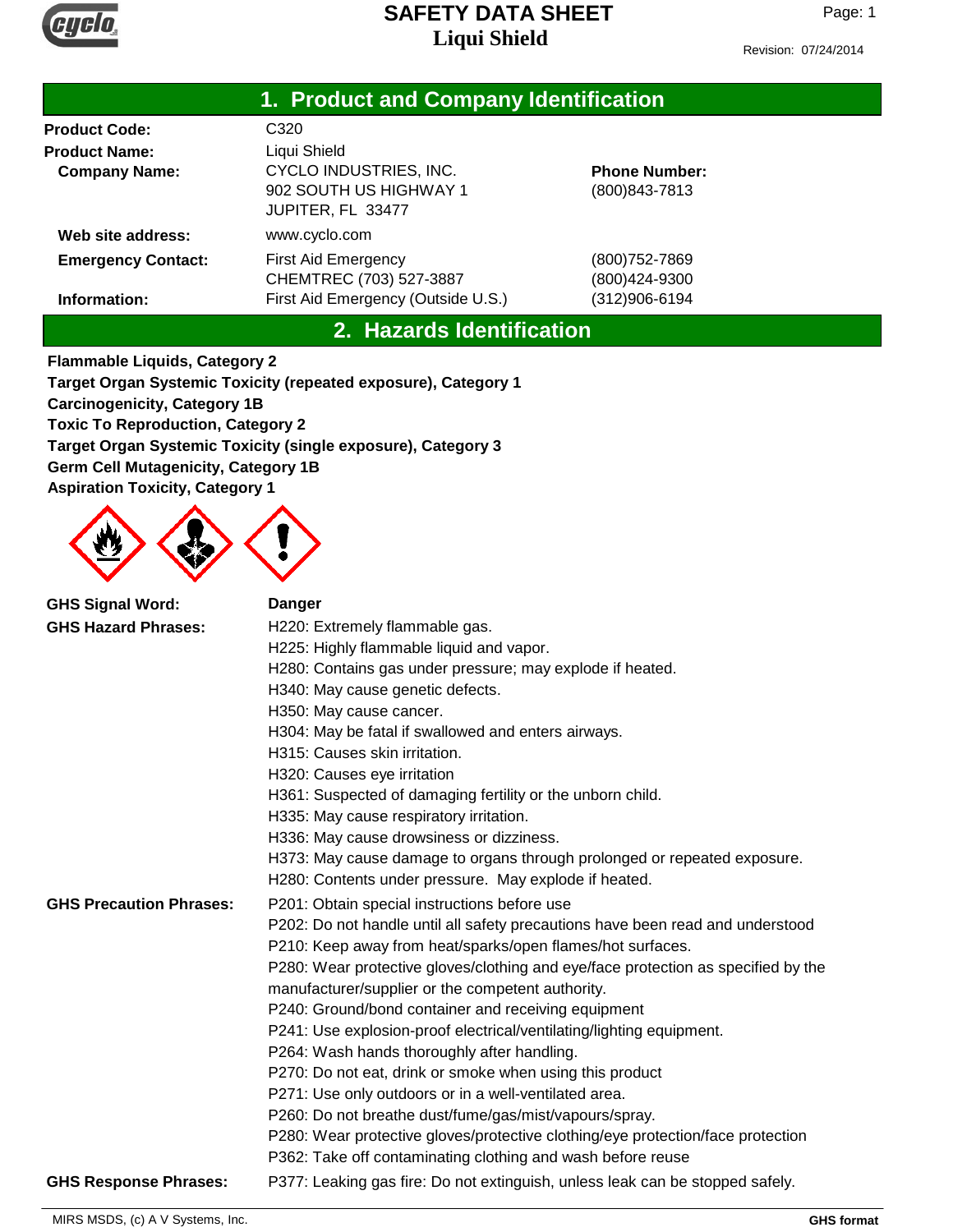

|                                 | P370+378: In case of fire, use alcohol foam, CO2, dry chemical, foam or water fog for<br>extinction.                        |
|---------------------------------|-----------------------------------------------------------------------------------------------------------------------------|
|                                 | P301+310: IF SWALLOWED: Immediately call a POISON CENTER or doctor/physician.<br>P331: Do NOT induce vomiting.              |
|                                 | P304+340: IF INHALED: Remove victim to fresh air and keep at rest in a position<br>comfortable for breathing.               |
|                                 | P303+361+353: IF ON SKIN (or hair): Remove/take off immediately all contaminated<br>clothing. Rinse skin with water/shower. |
|                                 | P309+311: Call a POISON CENTER or doctor/physician if exposed or you feel unwell.                                           |
| <b>GHS Storage and Disposal</b> | P410+403: Protect from sunlight and store in well-ventilated place.                                                         |
| <b>Phrases:</b>                 | P501: Dispose of contents/container in accordance with<br>local/regional/national/international regulation.                 |
| <b>Hazard Rating System:</b>    | Flammability<br>Instability                                                                                                 |

#### **Potential Health Effects (Acute and Chronic):**

#### **3. Composition/Information on Ingredients**

Health

| CAS#       | Hazardous Components (Chemical Name)                                 | Concentration   |
|------------|----------------------------------------------------------------------|-----------------|
| 110-54-3   | n-Hexane                                                             | $20.0 - 30.0 %$ |
| 68476-86-8 | Liquified petroleum gas, sweetened                                   | $20.0 - 30.0 %$ |
| 8052-41-3  | Stoddard solvent                                                     | $10.0 - 20.0 %$ |
| 64742-52-5 | Mineral oil, petroleum distillates, hydrotreated<br>heavy naphthenic | $1.0 - 10.0 %$  |
| 1314-13-2  | Zinc oxide                                                           | $0.1 - 1.0 %$   |
| 13463-67-7 | Titanium dioxide                                                     | $0.1\%$         |

## **4. First Aid Measures**

**Emergency and First Aid Procedures:**

If swallowed, do not induce vomiting. Give victim at least 3-4 glasses of water. Call a physician or poison control center immediately. Never give anything by mouth to an unconscious person. If not breathing, give artificial respiration. If breathing is difficult, give oxygen. If inhaled, remove victim to fresh air and keep at rest in a position comfortable for breathing. If in eyes, rinse cautiously with water for several minutes. Remove contact lenses, if present and easy to do. Continue rinsing. In case of skin contact, wash skin with soap and water. Take off contaminated clothing and wash before reuse. Call physician immediately if adverse reaction occurs.

Special Hazard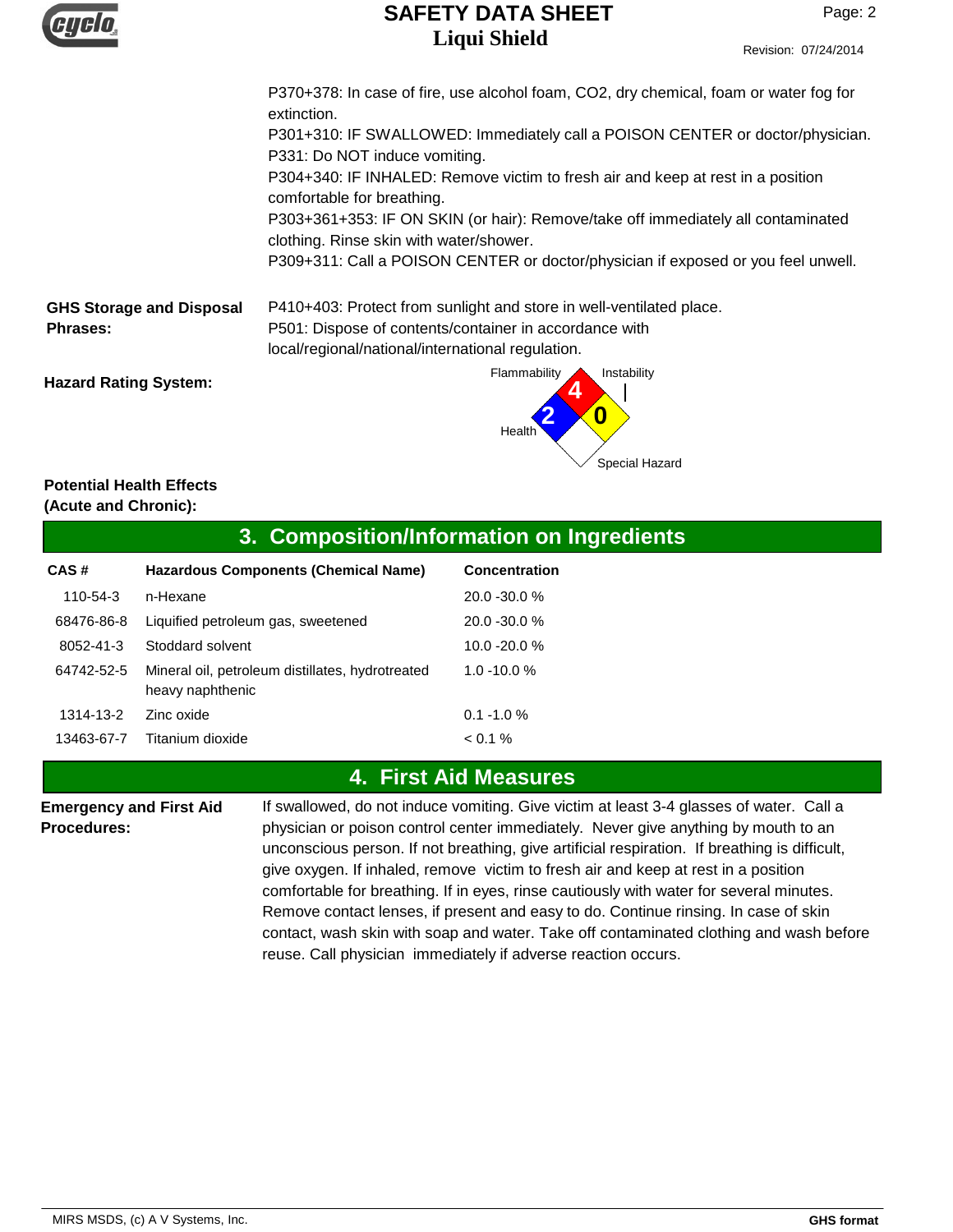

| 5. Fire Fighting Measures                                                      |                                                                                                                                                                                                                                                                                                                                                                                                                                                                                                                                                            |  |  |  |
|--------------------------------------------------------------------------------|------------------------------------------------------------------------------------------------------------------------------------------------------------------------------------------------------------------------------------------------------------------------------------------------------------------------------------------------------------------------------------------------------------------------------------------------------------------------------------------------------------------------------------------------------------|--|--|--|
| <b>Flash Pt:</b>                                                               | >= -141.00 F (-96.1 C) Method Used: Pensky-Marten Closed Cup                                                                                                                                                                                                                                                                                                                                                                                                                                                                                               |  |  |  |
| <b>Explosive Limits:</b>                                                       | LEL: No data.<br>UEL: No data.                                                                                                                                                                                                                                                                                                                                                                                                                                                                                                                             |  |  |  |
| <b>Autoignition Pt:</b>                                                        | No data.                                                                                                                                                                                                                                                                                                                                                                                                                                                                                                                                                   |  |  |  |
|                                                                                | Suitable Extinguishing Media: Alcohol foam, CO2, dry chemical, foam, water fog.                                                                                                                                                                                                                                                                                                                                                                                                                                                                            |  |  |  |
| <b>Fire Fighting Instructions:</b>                                             | Wear a NIOSH approved self-contained breathing apparatus operated in<br>pressure-demand or other positive pressure when fighting fires. Vapor may cause flash<br>fire. Can form explosive mixtures at temperatures at or above the flashpoint. "Empty"<br>containers retain product residue (liquid and/or vapor) and can be dangerous. Do not<br>pressurize, cut, weld, braze, solder, drill, grind, or expose such containers to heat, flame,<br>sparks, static electricity or other sources of ignition; they may explode and cause injury or<br>death. |  |  |  |
| <b>Flammable Properties and</b><br>Hazards:                                    | No data available.                                                                                                                                                                                                                                                                                                                                                                                                                                                                                                                                         |  |  |  |
| <b>6. Accidental Release Measures</b>                                          |                                                                                                                                                                                                                                                                                                                                                                                                                                                                                                                                                            |  |  |  |
| <b>Steps To Be Taken In Case</b><br><b>Material Is Released Or</b><br>Spilled: | Wear protective clothing to prevent skin and eye contact. Contain any liquid from leaking<br>containers. Avoid all sources of ignition: heat, sparks and open flames. Do not puncture<br>or incinerate container. Contents under pressure. Leaking containers should be<br>removed to an isolated, well-ventilated area and transferred to other suitable containers.                                                                                                                                                                                      |  |  |  |
|                                                                                | 7. Handling and Storage                                                                                                                                                                                                                                                                                                                                                                                                                                                                                                                                    |  |  |  |
| <b>Precautions To Be Taken in</b><br>Handling:                                 | Keep out of the reach of children. Use only in a well ventilated area. Avoid breathing<br>harmful vapors. Avoid contact with skin and eyes. Wash thoroughly after handling. Do<br>not puncture or incinerate container. KEEP OUT OF THE REACH OF CHILDREN.                                                                                                                                                                                                                                                                                                 |  |  |  |
| <b>Precautions To Be Taken in</b><br>Storing:                                  | Keep away from heat, sparks and flame. Keep from freezing. Keep container closed<br>when not in use. Do not expose to heat or store at temperatures above 120 degrees F.                                                                                                                                                                                                                                                                                                                                                                                   |  |  |  |

# **8. Exposure Controls/Personal Protection**

| CAS#<br><b>Partial Chemical Name</b>            |                                                                      |                                                                                                                                                                                                                                | <b>OSHA TWA</b>                   | <b>ACGIH TWA</b>                                 | <b>Other Limits</b> |
|-------------------------------------------------|----------------------------------------------------------------------|--------------------------------------------------------------------------------------------------------------------------------------------------------------------------------------------------------------------------------|-----------------------------------|--------------------------------------------------|---------------------|
| 110-54-3                                        | n-Hexane                                                             |                                                                                                                                                                                                                                | PEL: 500 ppm                      | TLV: 50 ppm                                      | No data.            |
| 68476-86-8                                      | Liquified petroleum gas, sweetened                                   |                                                                                                                                                                                                                                | No data.                          | No data.                                         | No data.            |
| 8052-41-3                                       | Stoddard solvent                                                     |                                                                                                                                                                                                                                | PEL: 500 ppm                      | <b>TLV: 100 ppm</b>                              | No data.            |
| 64742-52-5                                      | Mineral oil, petroleum distillates,<br>hydrotreated heavy naphthenic |                                                                                                                                                                                                                                | No data.                          | No data.                                         | No data.            |
| 1314-13-2                                       | Zinc oxide                                                           |                                                                                                                                                                                                                                | PEL: 5 (fume); 15 (dust)<br>mg/m3 | TLV: $2 \text{mq/m}$ 3 (R)<br>STEL: 10 mg/m3 (R) | No data.            |
| 13463-67-7                                      | Titanium dioxide                                                     |                                                                                                                                                                                                                                | PEL: 15 (dust) mg/m3              | TLV: $10 \text{ mg/m}$ 3                         | No data.            |
| <b>Respiratory Equipment</b><br>(Specify Type): |                                                                      | Use in a well ventilated area. Local exhaust ventilation as necessary to control any air<br>contaminants within their exposure limits.NIOSH/MSHA approved respirator when<br>exposure is expected to exceed applicable limits. |                                   |                                                  |                     |
| <b>Eye Protection:</b>                          |                                                                      | Chemical goggles. Face shield if splashing hazard exists.                                                                                                                                                                      |                                   |                                                  |                     |
| <b>Protective Gloves:</b>                       |                                                                      | Gloves resistant to petroleum distillates should be worn.                                                                                                                                                                      |                                   |                                                  |                     |
| <b>Other Protective Clothing:</b>               |                                                                      | Protective clothing as necessary to prevent skin contact.                                                                                                                                                                      |                                   |                                                  |                     |

**Engineering Controls** No data available.

**(Ventilation etc.):**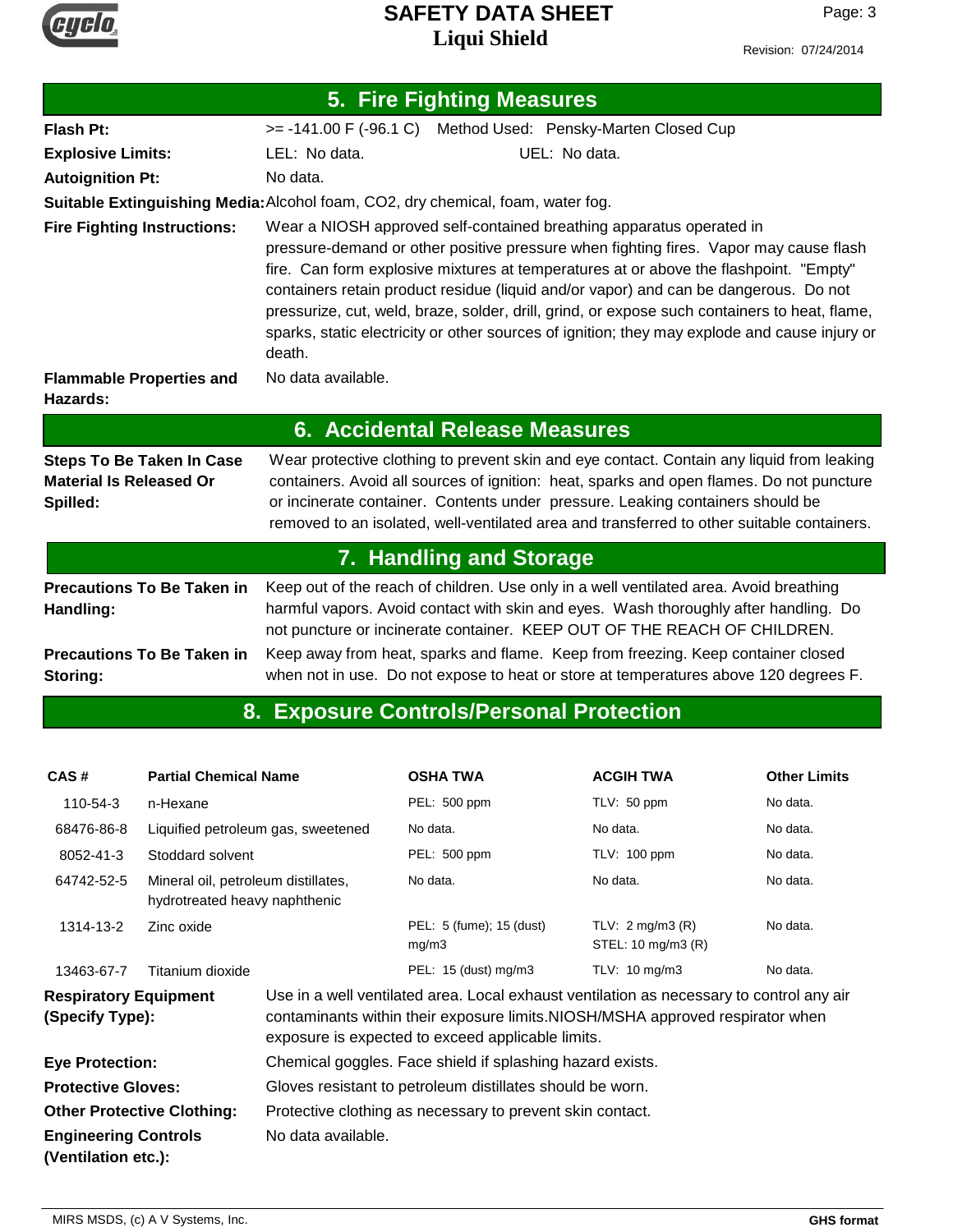

Revision: 07/24/2014

|                                                                   | 9. Physical and Chemical Properties                                                                                |
|-------------------------------------------------------------------|--------------------------------------------------------------------------------------------------------------------|
| <b>Physical States:</b>                                           | [X] Liquid<br>[ ] Solid<br>[ ] Gas                                                                                 |
| <b>Appearance and Odor:</b>                                       | Amber liquid. Solvent odor.                                                                                        |
| <b>Melting Point:</b>                                             | <b>NE</b>                                                                                                          |
| <b>Boiling Point:</b>                                             | -23.00 F (-30.6 C) - 387.00 F (197.2 C)                                                                            |
| <b>Autoignition Pt:</b>                                           | No data.                                                                                                           |
| <b>Flash Pt:</b>                                                  | >= -141.00 F (-96.1 C) Method Used: Pensky-Marten Closed Cup                                                       |
| <b>Explosive Limits:</b>                                          | LEL: No data.<br>UEL: No data.                                                                                     |
| Specific Gravity (Water = 1):                                     | .69                                                                                                                |
| Vapor Pressure (vs. Air or                                        | <b>NE</b>                                                                                                          |
| mm Hg):                                                           |                                                                                                                    |
| Vapor Density (vs. $Air = 1$ ):                                   | >=Air                                                                                                              |
| <b>Evaporation Rate:</b>                                          | No data.                                                                                                           |
| <b>Solubility in Water:</b>                                       | Negligible                                                                                                         |
| <b>Viscosity:</b>                                                 | water thin                                                                                                         |
| pH:                                                               | <b>NE</b>                                                                                                          |
| <b>Percent Volatile:</b>                                          | 68.8 % by weight.                                                                                                  |
|                                                                   | 10. Stability and Reactivity                                                                                       |
| Stability:                                                        | Unstable [ ]<br>Stable [X]                                                                                         |
| <b>Conditions To Avoid -</b><br>Instability:                      | Keep away from heat, sparks & flame.                                                                               |
| <b>Incompatibility - Materials To Strong oxidizers.</b><br>Avoid: |                                                                                                                    |
|                                                                   | Hazardous Decomposition Or Smoke, fumes, oxides of carbon, nitrogen, silica, and various metal oxides are possible |
| <b>Byproducts:</b>                                                | decomposition products. Carbon monoxide, carbon dioxide, smoke, fumes.                                             |
| <b>Possibility of Hazardous</b><br><b>Reactions:</b>              | Will occur [ ]<br>Will not occur $[X]$                                                                             |
| <b>Conditions To Avoid -</b><br><b>Hazardous Reactions:</b>       | No data available.                                                                                                 |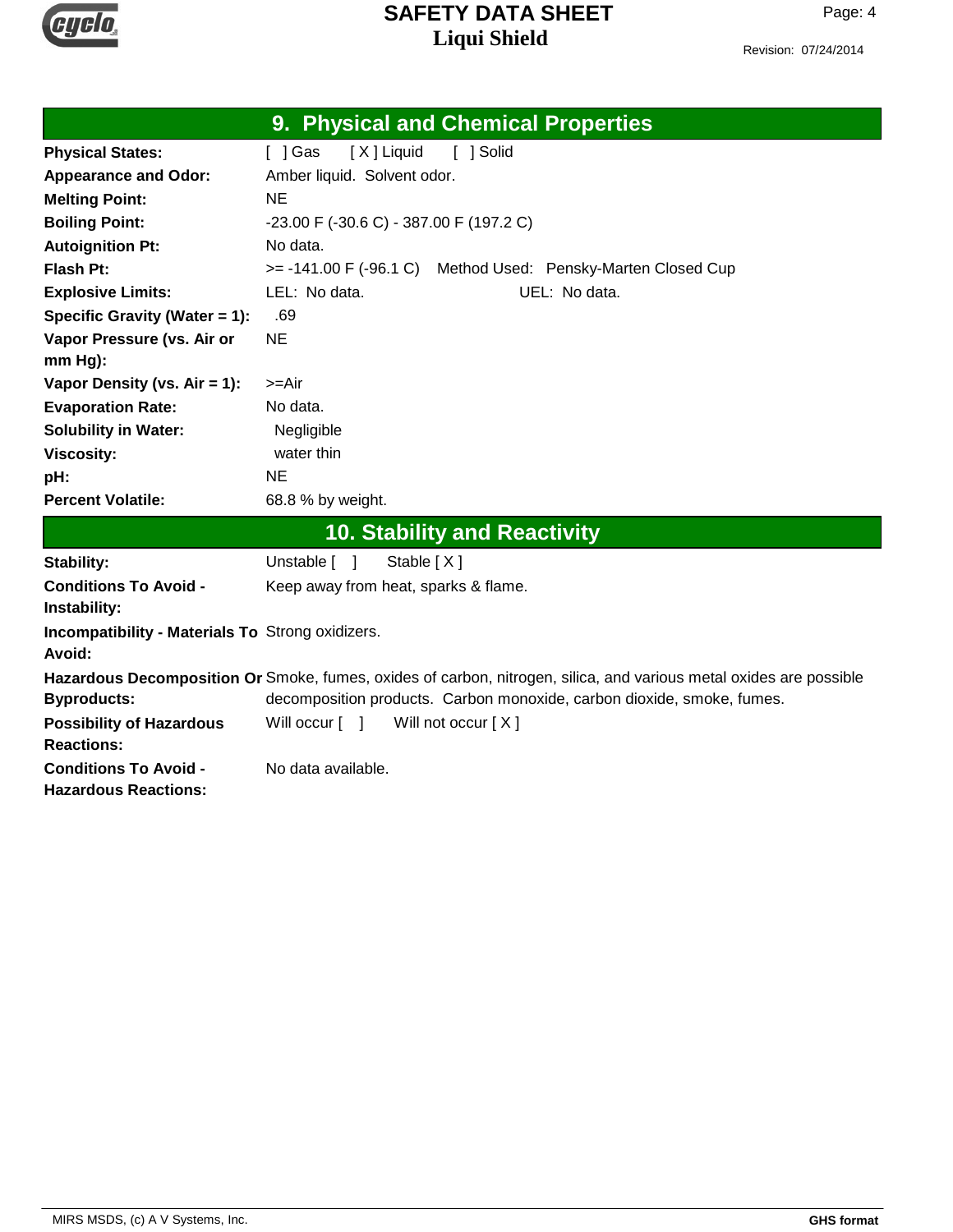

| <b>11. Toxicological Information</b> |                                                                                                                                                                                                                                                |  |  |
|--------------------------------------|------------------------------------------------------------------------------------------------------------------------------------------------------------------------------------------------------------------------------------------------|--|--|
| <b>Toxicological Information:</b>    | No data available.                                                                                                                                                                                                                             |  |  |
|                                      | CAS# 64742-52-5:                                                                                                                                                                                                                               |  |  |
|                                      | Mutagenicity:, Mutation test: Mutation in microorganisms., 10.00 UL/PLAT, Bacteria -                                                                                                                                                           |  |  |
|                                      | Salmonella typhimurium,.                                                                                                                                                                                                                       |  |  |
|                                      | Results:                                                                                                                                                                                                                                       |  |  |
|                                      | Behavioral: Coma.                                                                                                                                                                                                                              |  |  |
|                                      | Biochemical: Metabolism (intermediary): Other.                                                                                                                                                                                                 |  |  |
|                                      | - Cell Biology and Toxicology., Princeton Scientific Pub., Inc., 301 N. Harrison St., CN<br>5279, Princeton, NJ 08540, Vol/p/yr: 2,63, 1986                                                                                                    |  |  |
|                                      | Acute toxicity, LD (Lethal dose), Oral, Rat, 5.000 GM/KG.                                                                                                                                                                                      |  |  |
|                                      | Results:                                                                                                                                                                                                                                       |  |  |
|                                      | Tumorigenic: Neoplastic by RTECS criteria.                                                                                                                                                                                                     |  |  |
|                                      | Lungs, Thorax, or Respiration: Tumors.                                                                                                                                                                                                         |  |  |
|                                      | Tumorigenic: Tumors at site of application.                                                                                                                                                                                                    |  |  |
|                                      | - Acute Toxicity Data. Journal of the American College of Toxicology, Part B., Mary Ann<br>Liebert, Inc., 1651 Third Ave., New York, NY 10128, Vol/p/yr: 1,133, 1990                                                                           |  |  |
|                                      | Acute toxicity, LD (Lethal dose), Skin, Species: Rabbit, 5.000 GM/KG.<br>Results:                                                                                                                                                              |  |  |
|                                      | Behavioral: Coma.                                                                                                                                                                                                                              |  |  |
|                                      | Biochemical:Metabolism (intermediary): Other.                                                                                                                                                                                                  |  |  |
|                                      | - Acute Toxicity Data. Journal of the American College of Toxicology, Part B., Mary Ann                                                                                                                                                        |  |  |
|                                      | Liebert, Inc., 1651 Third Ave., New York, NY 10128, Vol/p/yr: 1,133, 1990                                                                                                                                                                      |  |  |
|                                      | Tumorigenic Effects:, TDLo, Skin, Mouse, 480.0 GM/KG, 80 W.                                                                                                                                                                                    |  |  |
|                                      | Results:                                                                                                                                                                                                                                       |  |  |
|                                      | Tumorigenic: Neoplastic by RTECS criteria.                                                                                                                                                                                                     |  |  |
|                                      | Skin and Appendages: Other: Tumors.                                                                                                                                                                                                            |  |  |
|                                      | Tumorigenic: Tumors at site of application.                                                                                                                                                                                                    |  |  |
|                                      | - United States Environmental Protection Agency, Office of Pesticides and Toxic<br>Substances., U.S. Environmental Protection Agency, Office of Pesticides and Toxic<br>Substances, 401 M St., SW, Washington, DC 20460, Vol/p/yr: 8EHQ-0887-, |  |  |
|                                      | Tumorigenic Effects:, TDLo, Skin, Mouse, 402.0 GM/KG, 78 W.<br>Results:                                                                                                                                                                        |  |  |
|                                      | Tumorigenic: Equivocal tumorigenic agent by RTECS criteria.                                                                                                                                                                                    |  |  |
|                                      | Skin and Appendages: Other: Tumors.                                                                                                                                                                                                            |  |  |
|                                      | Tumorigenic: Tumors at site of application.                                                                                                                                                                                                    |  |  |
|                                      | - British Journal of Cancer., Macmillan Press Ltd, Houndmills, Basingstoke, Hampshire                                                                                                                                                          |  |  |
|                                      | RG21 2XS UK, Vol/p/yr: 48,429, 1983                                                                                                                                                                                                            |  |  |
|                                      | Tumorigenic Effects:, TDLo, Skin, Mouse, 398.0 GM/KG, 22 W.<br>Results:                                                                                                                                                                        |  |  |
|                                      | Tumorigenic: Equivocal tumorigenic agent by RTECS criteria.                                                                                                                                                                                    |  |  |
|                                      | Skin and Appendages: Other: Tumors.                                                                                                                                                                                                            |  |  |
|                                      | Tumorigenic: Tumors at site of application.                                                                                                                                                                                                    |  |  |
|                                      | - British Journal of Cancer., Macmillan Press Ltd, Houndmills, Basingstoke, Hampshire                                                                                                                                                          |  |  |
|                                      | RG21 2XS UK, Vol/p/yr: 48,429, 1983                                                                                                                                                                                                            |  |  |
|                                      |                                                                                                                                                                                                                                                |  |  |

Standard Draize Test, Skin, Species: Rabbit, 500.0 MG, Severe.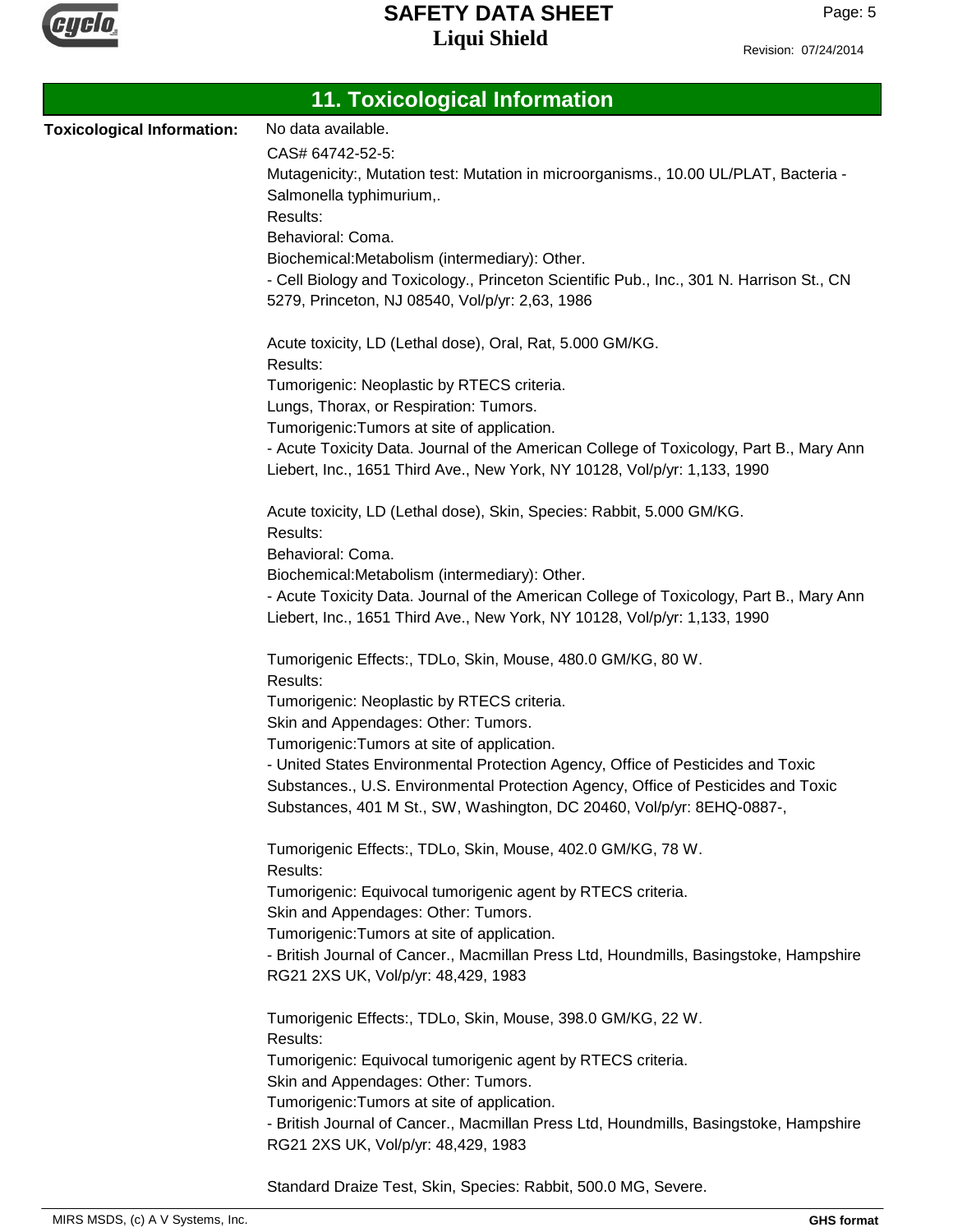

#### Results:

Tumorigenic: Equivocal tumorigenic agent by RTECS criteria.

Skin and Appendages: Other: Tumors.

Tumorigenic:Tumors at site of application.

- Acute Toxicity Data. Journal of the American College of Toxicology, Part B., Mary Ann Liebert, Inc., 1651 Third Ave., New York, NY 10128, Vol/p/yr: 1,133, 1990

| CAS#       | <b>Hazardous Components (Chemical Name)</b>                          | <b>NTP</b> | <b>IARC</b> | <b>ACGIH</b> | <b>OSHA</b> |
|------------|----------------------------------------------------------------------|------------|-------------|--------------|-------------|
| 110-54-3   | n-Hexane                                                             | n.a.       | n.a.        | n.a.         | n.a.        |
| 68476-86-8 | Liquified petroleum gas, sweetened                                   | n.a.       | n.a.        | n.a.         | n.a.        |
| 8052-41-3  | Stoddard solvent                                                     | n.a.       | n.a.        | n.a.         | n.a.        |
| 64742-52-5 | Mineral oil, petroleum distillates, hydrotreated heavy<br>naphthenic | n.a.       | n.a.        | n.a.         | n.a.        |
| 1314-13-2  | Zinc oxide                                                           | n.a.       | n.a.        | n.a.         | n.a.        |
| 13463-67-7 | Titanium dioxide                                                     | n.a.       | 2B          | A4           | n.a.        |

| <b>IZ. ECOlogical Information</b>         |                                                                                                                       |  |
|-------------------------------------------|-----------------------------------------------------------------------------------------------------------------------|--|
| <b>General Ecological</b><br>Information: | Do not allow to enter sanitary drains, sewer or surface or subsurface waters. Keep out of<br>lakes, ponds or streams. |  |
| <b>13. Disposal Considerations</b>        |                                                                                                                       |  |
| Waste Disposal Mathadi                    | Dispose of contents/container in accordance with local/regional/pational/international                                |  |

**12. Ecological Information**

| AA Teamanach lefacomatian     |                                                                                        |  |  |
|-------------------------------|----------------------------------------------------------------------------------------|--|--|
| <b>Waste Disposal Method:</b> | DISP                                                                                   |  |  |
|                               | regulation.                                                                            |  |  |
| <b>Waste Disposal Method:</b> | Dispose of contents/container in accordance with local/regional/national/international |  |  |

#### **14. Transport Information**

#### **LAND TRANSPORT (US DOT):**

| <b>DOT Proper Shipping Name:</b><br><b>DOT Hazard Class:</b><br><b>UN/NA Number:</b> | ORM-D                               | ORM-D                       |     |
|--------------------------------------------------------------------------------------|-------------------------------------|-----------------------------|-----|
| LAND TRANSPORT (European ADR/RID):                                                   |                                     |                             |     |
| <b>ADR/RID Shipping Name:</b>                                                        |                                     |                             |     |
| <b>UN Number:</b>                                                                    |                                     |                             |     |
| <b>Hazard Class:</b>                                                                 | N.A.                                |                             |     |
| <b>MARINE TRANSPORT (IMDG/IMO):</b>                                                  |                                     |                             |     |
| <b>IMDG/IMO Shipping Name:</b>                                                       | Aerosols, Ltd. Qty.                 |                             |     |
| <b>UN Number:</b>                                                                    | 1950                                | <b>Packing Group:</b>       |     |
| <b>Hazard Class:</b>                                                                 | N.A.                                | <b>IMDG Classification:</b> | 2.1 |
|                                                                                      |                                     | <b>Marine Pollutant:</b>    | No. |
| AIR TRANSPORT (ICAO/IATA):                                                           |                                     |                             |     |
| <b>ICAO/IATA Shipping Name:</b>                                                      | Aerosols, flammable, 2.1, Ltd. Qty. |                             |     |
| <b>UN Number:</b>                                                                    | 1950                                |                             |     |
| <b>Hazard Class:</b>                                                                 | N.A.                                | <b>IATA Classification:</b> | 2.1 |
|                                                                                      |                                     |                             |     |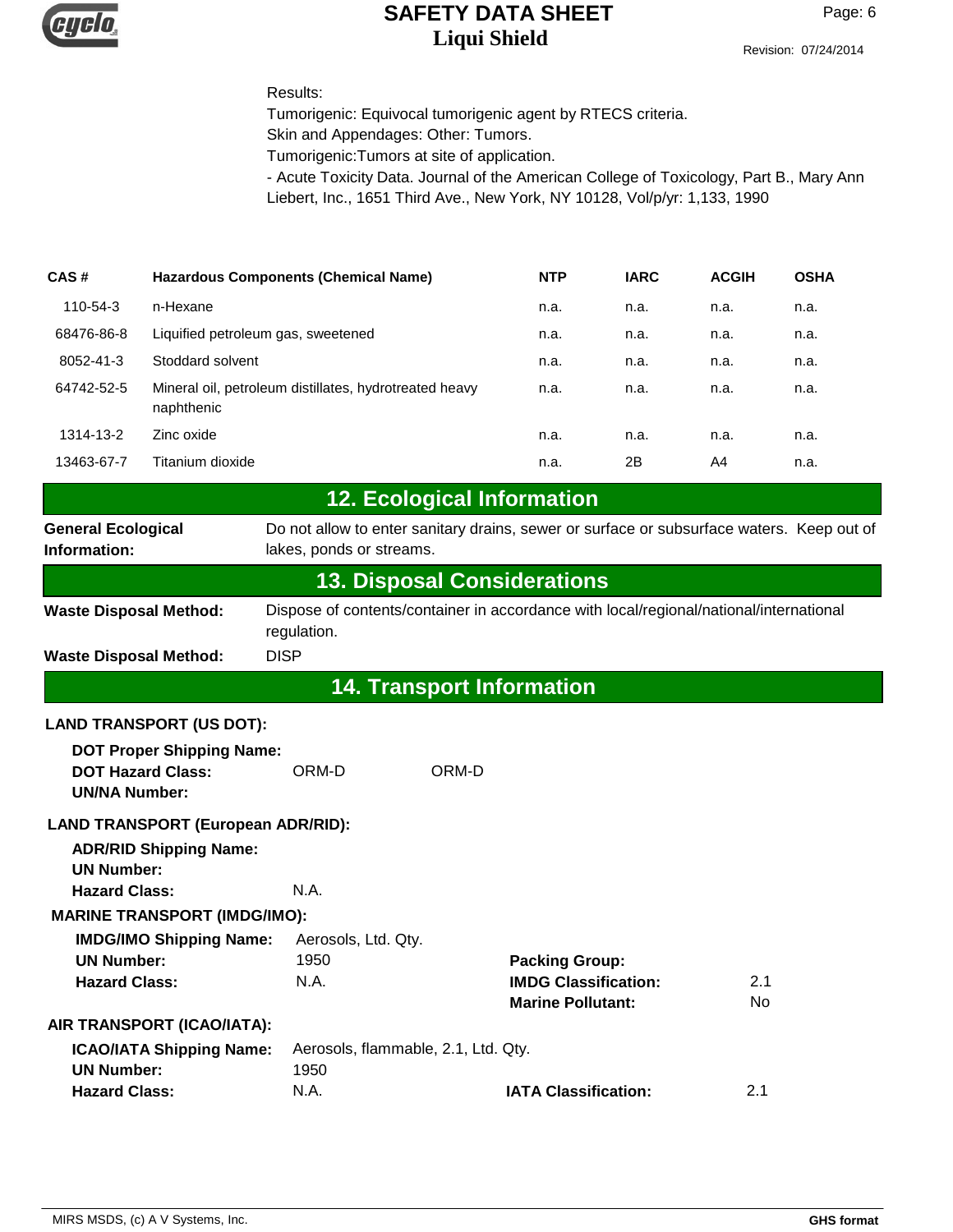

| <b>15. Regulatory Information</b>                                     |                                                                      |                                                                                                                                                                                                                                                          |             |                                                     |  |  |
|-----------------------------------------------------------------------|----------------------------------------------------------------------|----------------------------------------------------------------------------------------------------------------------------------------------------------------------------------------------------------------------------------------------------------|-------------|-----------------------------------------------------|--|--|
| EPA SARA (Superfund Amendments and Reauthorization Act of 1986) Lists |                                                                      |                                                                                                                                                                                                                                                          |             |                                                     |  |  |
| CAS#                                                                  | <b>Hazardous Components (Chemical Name)</b>                          | S. 302 (EHS)                                                                                                                                                                                                                                             | S. 304 RQ   | S. 313 (TRI)                                        |  |  |
| 110-54-3                                                              | n-Hexane                                                             | No                                                                                                                                                                                                                                                       | Yes 5000 LB | Yes                                                 |  |  |
| 68476-86-8                                                            | Liquified petroleum gas, sweetened                                   | No                                                                                                                                                                                                                                                       | No          | No                                                  |  |  |
| 8052-41-3                                                             | Stoddard solvent                                                     | No                                                                                                                                                                                                                                                       | No          | No                                                  |  |  |
| 64742-52-5                                                            | Mineral oil, petroleum distillates, hydrotreated<br>heavy naphthenic | No                                                                                                                                                                                                                                                       | No          | No                                                  |  |  |
| 1314-13-2                                                             | Zinc oxide                                                           | No                                                                                                                                                                                                                                                       | No          | Yes-Cat. N982                                       |  |  |
| 13463-67-7                                                            | Titanium dioxide                                                     | No                                                                                                                                                                                                                                                       | No          | No                                                  |  |  |
| CAS#                                                                  | <b>Hazardous Components (Chemical Name)</b>                          | <b>Other US EPA or State Lists</b>                                                                                                                                                                                                                       |             |                                                     |  |  |
| 110-54-3                                                              | n-Hexane                                                             | CAA HAP, ODC: HAP; CWA NPDES: No; TSCA: Inventory, 4<br>Test; CA PROP.65: No; CA TAC, Title 8: TAC; MA<br>Oil/HazMat: Yes; MI CMR, Part 5: Part 5; NC TAP: Yes; NJ<br>EHS: Yes - 1340; NY Part 597: Yes; PA HSL: Yes - 1; SC<br>TAP: Yes; WI Air: Yes    |             |                                                     |  |  |
| 68476-86-8                                                            | Liquified petroleum gas, sweetened                                   | CAA HAP, ODC: No; CWA NPDES: No; TSCA: Inventory; CA<br>PROP.65: No; CA TAC, Title 8: No; MA Oil/HazMat: No; MI<br>CMR, Part 5: No; NC TAP: No; NJ EHS: No; NY Part 597: No;<br>PA HSL: No; SC TAP: No; WI Air: No                                       |             |                                                     |  |  |
| 8052-41-3                                                             | Stoddard solvent                                                     | CAA HAP, ODC: No; CWA NPDES: No; TSCA: Inventory; CA<br>PROP.65: No; CA TAC, Title 8: Title 8; MA Oil/HazMat: No;<br>MI CMR, Part 5: No; NC TAP: No; NJ EHS: Yes - 1736; NY<br>Part 597: No; PA HSL: Yes - 1; SC TAP: No; WI Air: Yes                    |             |                                                     |  |  |
| 64742-52-5                                                            | Mineral oil, petroleum distillates, hydrotreated<br>heavy naphthenic | CAA HAP, ODC: No; CWA NPDES: No; TSCA: Inventory; CA<br>PROP.65: No; CA TAC, Title 8: No; MA Oil/HazMat: No; MI<br>CMR, Part 5: No; NC TAP: No; NJ EHS: No; NY Part 597: No;<br>PA HSL: No; SC TAP: No; WI Air: No                                       |             |                                                     |  |  |
| 1314-13-2                                                             | Zinc oxide                                                           | CAA HAP, ODC: No; CWA NPDES: No; TSCA: Inventory; CA<br>PROP.65: No; CA TAC, Title 8: TAC, Title 8; MA Oil/HazMat:<br>Yes - Cat.; MI CMR, Part 5: Part 5; NC TAP: No: NJ EHS:<br>Yes - 2037; NY Part 597: No; PA HSL: Yes - E; SC TAP: No;<br>WI Air: No |             |                                                     |  |  |
| 13463-67-7                                                            | Titanium dioxide                                                     | CAA HAP, ODC: No; CWA NPDES: No; TSCA: Inventory; CA<br>PROP.65: Yes; CA TAC, Title 8: No; MA Oil/HazMat: No; MI<br>CMR, Part 5: No; NC TAP: No; NJ EHS: Yes - 1861; NY Part<br>597: No; PA HSL: Yes - 1; SC TAP: No; WI Air: No                         |             |                                                     |  |  |
| CAS#                                                                  | <b>Hazardous Components (Chemical Name)</b>                          | <b>International Regulatory Lists</b>                                                                                                                                                                                                                    |             |                                                     |  |  |
| 110-54-3                                                              | n-Hexane                                                             | Yes                                                                                                                                                                                                                                                      |             | Canadian DSL: Yes; Canadian NDSL: No; Taiwan TCSCA: |  |  |
| 68476-86-8                                                            | Liquified petroleum gas, sweetened                                   | Yes                                                                                                                                                                                                                                                      |             | Canadian DSL: Yes; Canadian NDSL: No; Taiwan TCSCA: |  |  |
| 8052-41-3                                                             | Stoddard solvent                                                     | Canadian DSL: Yes; Canadian NDSL: No; Taiwan TCSCA:<br>Yes                                                                                                                                                                                               |             |                                                     |  |  |
| 64742-52-5                                                            | Mineral oil, petroleum distillates, hydrotreated<br>heavy naphthenic | Canadian DSL: Yes; Canadian NDSL: No; Taiwan TCSCA:<br>Yes                                                                                                                                                                                               |             |                                                     |  |  |
| 1314-13-2                                                             | Zinc oxide                                                           | Canadian DSL: Yes; Canadian NDSL: No; Taiwan TCSCA:<br>Yes                                                                                                                                                                                               |             |                                                     |  |  |
| 13463-67-7                                                            | Titanium dioxide                                                     |                                                                                                                                                                                                                                                          |             | Canadian DSL: Yes; Canadian NDSL: No; Taiwan TCSCA: |  |  |

MIRS MSDS, (c) A V Systems, Inc. **GHS format**